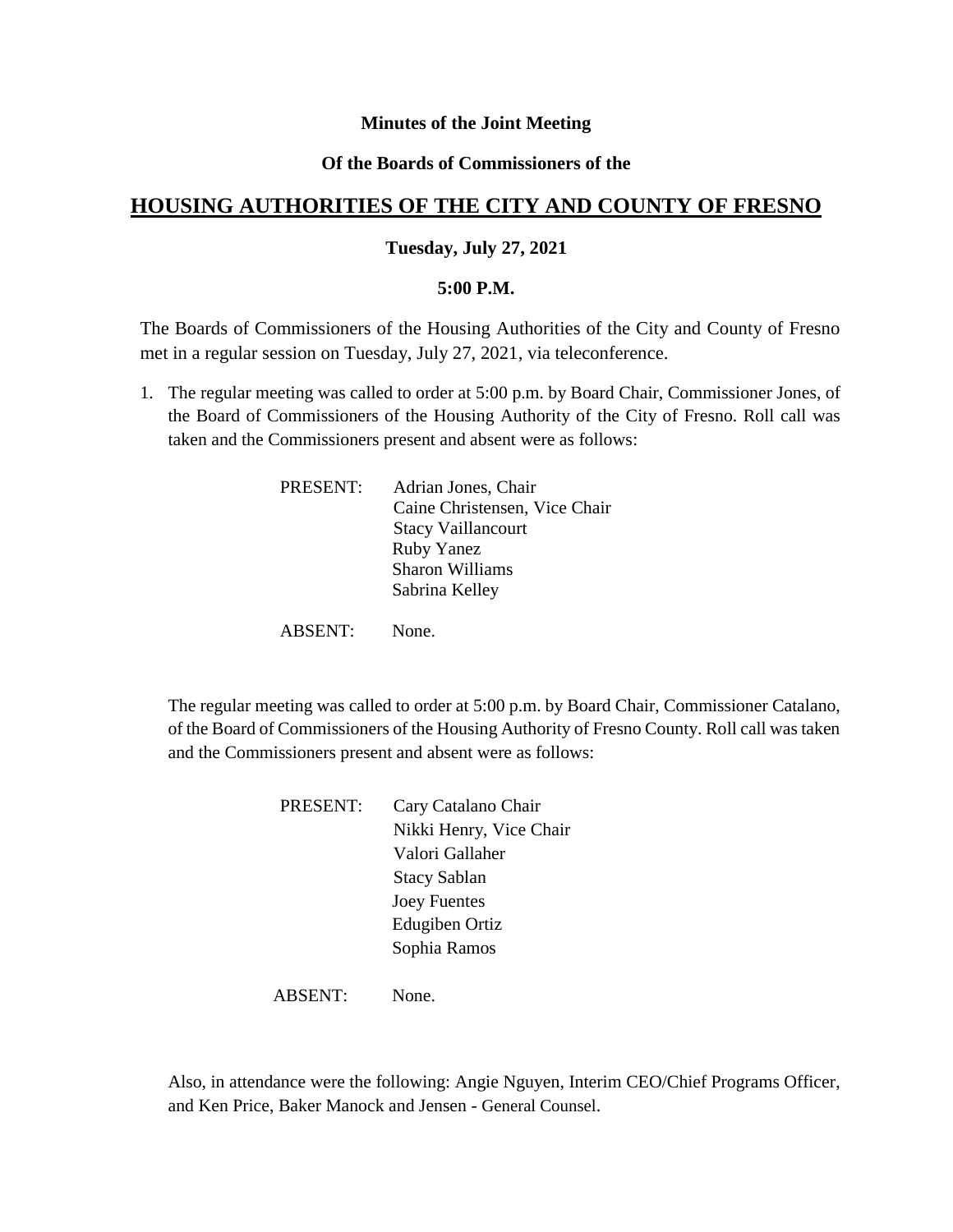### 2. APPROVAL OF AGENDA AS POSTED (OR AMENDED)

*COUNTY MOTION: Commissioner Sablan moved, seconded by Commissioner Gallaher, to approve the agenda as posted.*

### *MOTION PASSED: 7 – 0*

*CITY MOTION: Commissioner Vaillancourt moved, seconded by Commissioner Williams, to approve the agenda as amended.*

#### *MOTION PASSED: 6 – 0*

#### 3. PUBLIC COMMENT

There were no public comments at this time.

#### 4. POTENTIAL CONFLICTS OF INTEREST

There were no potential conflicts of interest at this time.

#### 5. CONSENT AGENDA

- a. Governance: Consideration of the Minutes of June 17, 22, and 28, 2021
- b. Consideration of Approval of HRFC Predevelopment Funding Esperanza Commons
- c. Consideration of Award of Architectural Contract Esperanza Commons
- d. Consideration of Contract Renewal AT&T Internet Services
- e. Consideration of the Acceptance of HCD Rehabilitation Grant Award Parlier Migrant **Center**
- f. Consideration of Contract for HVAC & Water Heater Improvements Wedgewood **Commons**

Eric Payne, of the Central Valley Urban Institute, made public comment on item 5d. Mr. Payne expressed concerns and the opportunity to speak with the vendor and staff regarding digital redlining. He looks forward to speaking with the vendor and with staff in the future, to address solutions and better meet the needs of residents in low-income, disadvantaged communities within the Agency's sphere of influence. CVUI has taken a neutral position on the item, and looks forward to future conversations with staff and the vendor. He indicated, if need be, he would revisit this conversation next year.

*COUNTY MOTION: Commissioner Sablan moved, seconded by Commissioner Gallaher, to approve the consent agenda.*

*Joint Meeting Action Minutes: 07.21.2021 Adopted: 08.24.2021*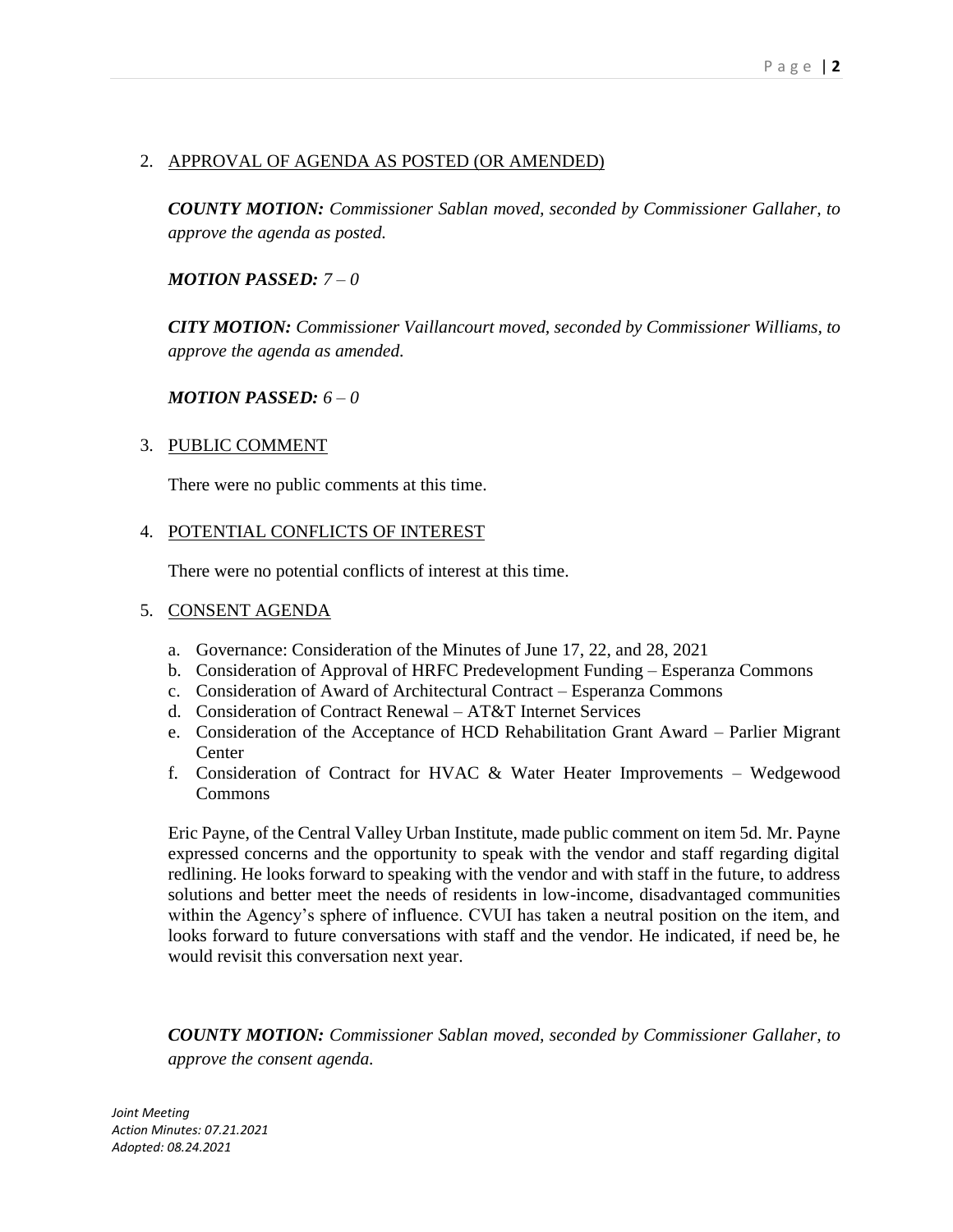## *MOTION PASSED: 7 - 0*

*CITY MOTION: Commissioner Williams moved, seconded by Commissioner Christensen, to approve the consent agenda.*

*MOTION PASSED: 6 – 0* 

### 6. STAFF PRESENTATIONS AND DISCUSSION ITEMS

a. 2022 Annual Plans, Timeline, and Process Update

Lyric Aguigam, Juan Flores, Christine Muro, and Hilda Reeves, presented on this item.

Eric Payne, of the Central Valley Urban Institute, made public comment expressing that as Staff moves forward in the process, a friendly reminder on how important language access is. It is important that the documents are accessible and multi-lingual. Also, as staff meets with residents, that reasonable accommodations are made for all, but specifically, hard of hearing, Hmong and Spanish speaking residents. Some difficulty has been experienced in the past in making documents accessible to residents. Universal access is important in having an authentic conversation with the public.

b. Real Estate Development Update

Michael Duarte, Chief Real Estate Officer, presented on this item.

### 7. CLOSED SESSION

The Boards entered closed session at 6:05 p.m.

a. PUBLIC EMPLOYMENT Title: CEO

### 8. REPORT ON CLOSED SESSION ITEMS

The Board returned from closed session at 6:24 p.m.

Commissioner Catalano stated there was nothing to report from closed session.

### 9. UPDATE ON THE CEO SEARCH PROCESS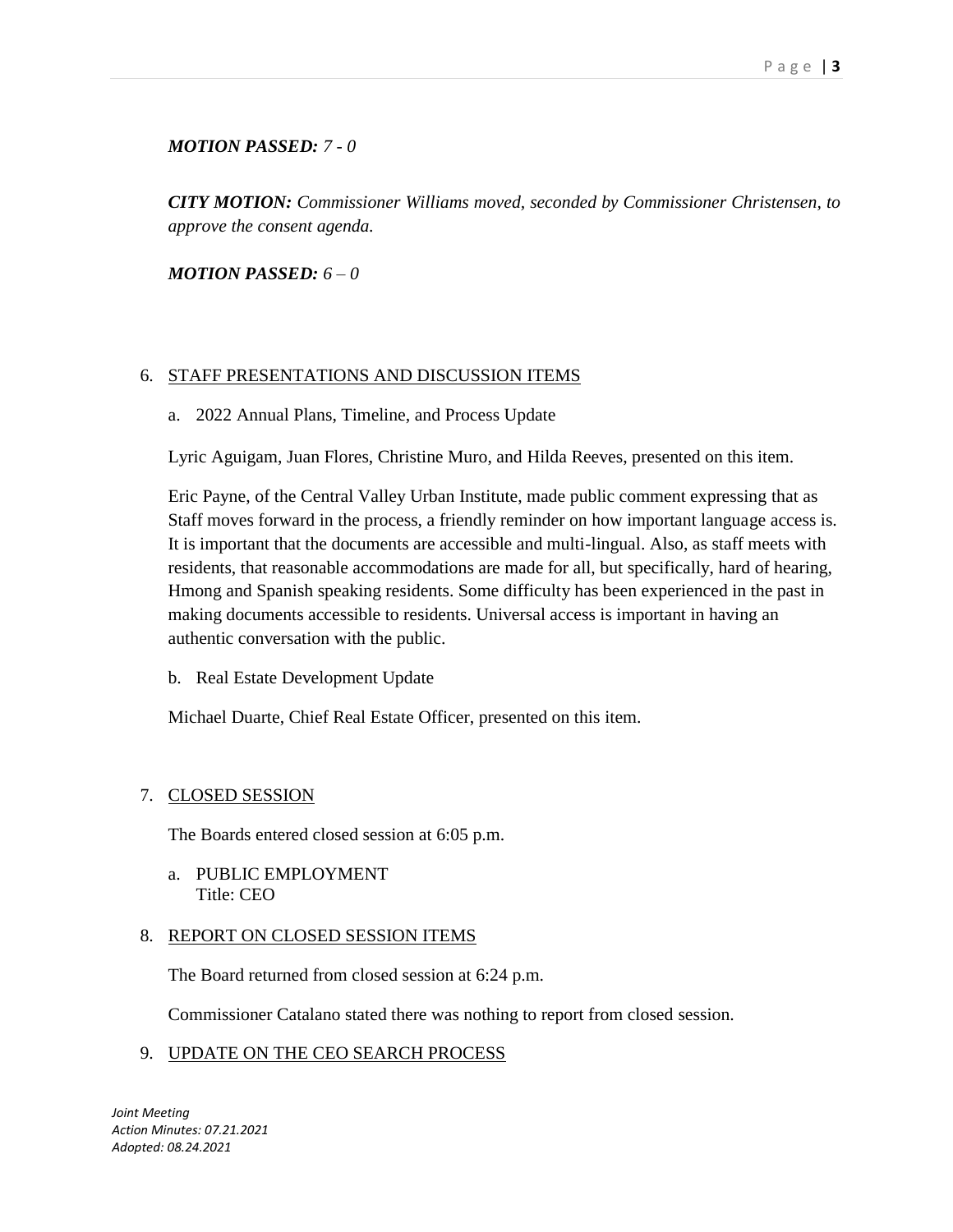Chair Catalano presented on this item.

Eric Payne, of the Central Valley Urban Institute, issued questions on how many public forums the candidates will participate in, will the forums be based on various geographic locations, and is there an intent to offer these public forums in person or virtually. Additionally, Mr. Payne asked how public members were appointed to the Adhoc Committee. Per Chair Catalano, public members served at the discretion of the Board Chairs.

#### 10. GOVERNANCE

a. Commissioners' Report

Commissioner Jones – Resident Empowerment Adhoc Committee update includes a great presentation and discussion with Heaton Elementary. We are working with staff and the Adhoc committee to develop a pilot program that will be a holistic approach towards ensuring academic success for students and families. Additionally, it is Advocacy Month for Housing. There is a new Infrastructure Bill signed by President Biden, and she would like Commissioners to participate and sign letters as part of the August Advocacy campaign.

Commissioner Kelley – Discussed the decision around the AT&T Contract. She expressed concerns regarding the limited time to review the contract, and would have liked to visit the contract earlier in the season (i.e. April, May). It is important to consider where Agency funding lines up with values. There is concern with AT&T and their role in digital redlining and access to broadband, an issue Bobby Coulter has been working on for years. Over \$300,000 is a significant commitment and we want to make sure that as the Agency invests, what contractors do, align with Agency values. Consider our alignment with organizations and what they do in the community in addressing diversity, equity and inclusion issues. She expressed the desire to have AT&T do more, and amplify the issue of DEI in the area of digital access.

#### b. Executive Director's Report

In addition to the written report:

- Partnership with the City of Fresno on the Homekey Operations Agreement is still pending. Most agreements have been executive, with a few still pending.
- Reminder DEI Workshop is confirmed for Friday, July  $30<sup>th</sup>$ .
- Reminder Board Workshop on Real estate Development beginning at 4pm on August  $24<sup>th</sup>$ .
- Reminder September Board Workshop on Resident Empowerment. Please respond to the doodle poll to secure the date.
- The Board Retreat is confirmed for October  $15<sup>th</sup>$ . We will convene in-person, should the Governor's executive order not be extended.
- Partnership with various providers is ongoing for COVID Vaccination Clinics on sites throughout City and County housing sites. More details are in the Resident Empowerment highlights distributed earlier by Communications.
- $-5$ <sup>th</sup> Annual Summer Tech Camp has launched, virtually. The showcase will be on Friday, July 30<sup>th</sup> immediately following the DEI Workshop. This is a partnership with CMAC and